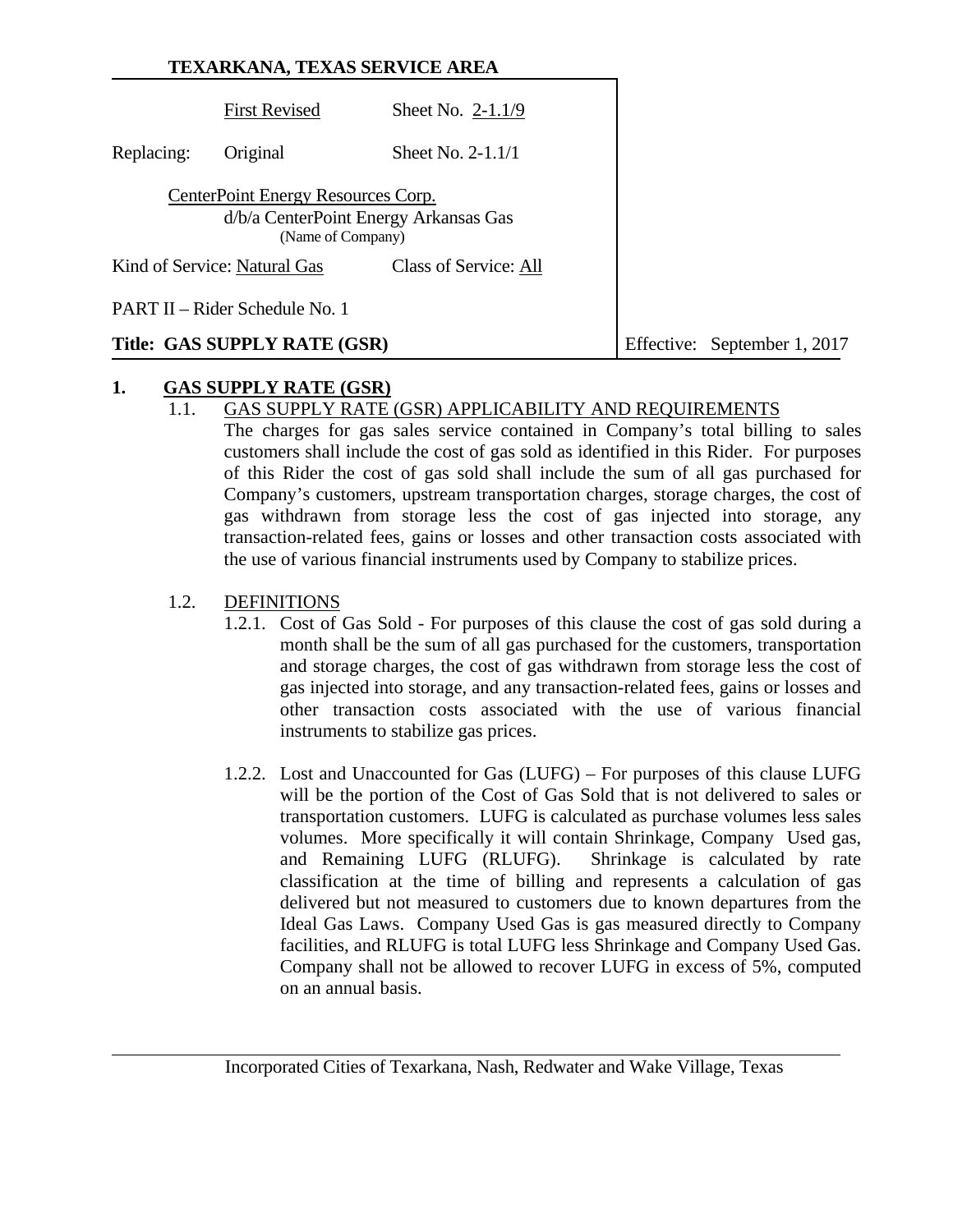| TEXARKANA, TEXAS SERVICE AREA                           |                                       |  |                              |
|---------------------------------------------------------|---------------------------------------|--|------------------------------|
| Original                                                | Sheet No. $2-1.2/9$                   |  |                              |
| Replacing:                                              | Sheet No.                             |  |                              |
| CenterPoint Energy Resources Corp.<br>(Name of Company) | d/b/a CenterPoint Energy Arkansas Gas |  |                              |
| Kind of Service: Natural Gas                            | Class of Service: All                 |  |                              |
| PART II – Rider Schedule No. 1                          |                                       |  |                              |
| Title: GAS SUPPLY RATE (GSR)                            |                                       |  | Effective: September 1, 2017 |

- 1.2.3. Fixed Transportation Charges Charges incurred for transporting gas to Company's system that do not vary with the volume of gas being transported, including, for example, pipeline Firm Transportation (FT) and No Notice Transportation (NNT) demand and/or reservation fees.
- 1.2.4. Fixed Storage Charges Charges incurred for storing gas that do not vary with the volume of gas injected into or withdrawn from storage, including, for example, Firm Storage Service (FSS) demand and/or reservation fees.
- 1.2.5. Fixed Gas Supply Charges Charges incurred for the acquisition of gas supply that do not vary with the volume of gas purchased, including, for example, supply demand and/or reservation fees.

## 1.3. GSR FILINGS

1.3.1. Scheduled GSR Filings:

Company shall make two Scheduled GSR Filings each year: a Winter Season GSR and a Summer Season GSR. The Winter Season GSR shall be effective for billings rendered to customers during the months of November through the following March. The Summer Season GSR shall be effective for bills rendered to customers during the months of April through the following October.

The Winter Season GSR filing shall contain rates reflecting: (1) the then current estimate of gas cost revenue requirement for the period between the effective date of filing and the next Summer Season GSR; and, (2) all of the annual actual cost (true-up or secondary adjustment factor) adjustments and any refund factor adjustments relating to or arising during the immediately preceding 12 months ending August each year.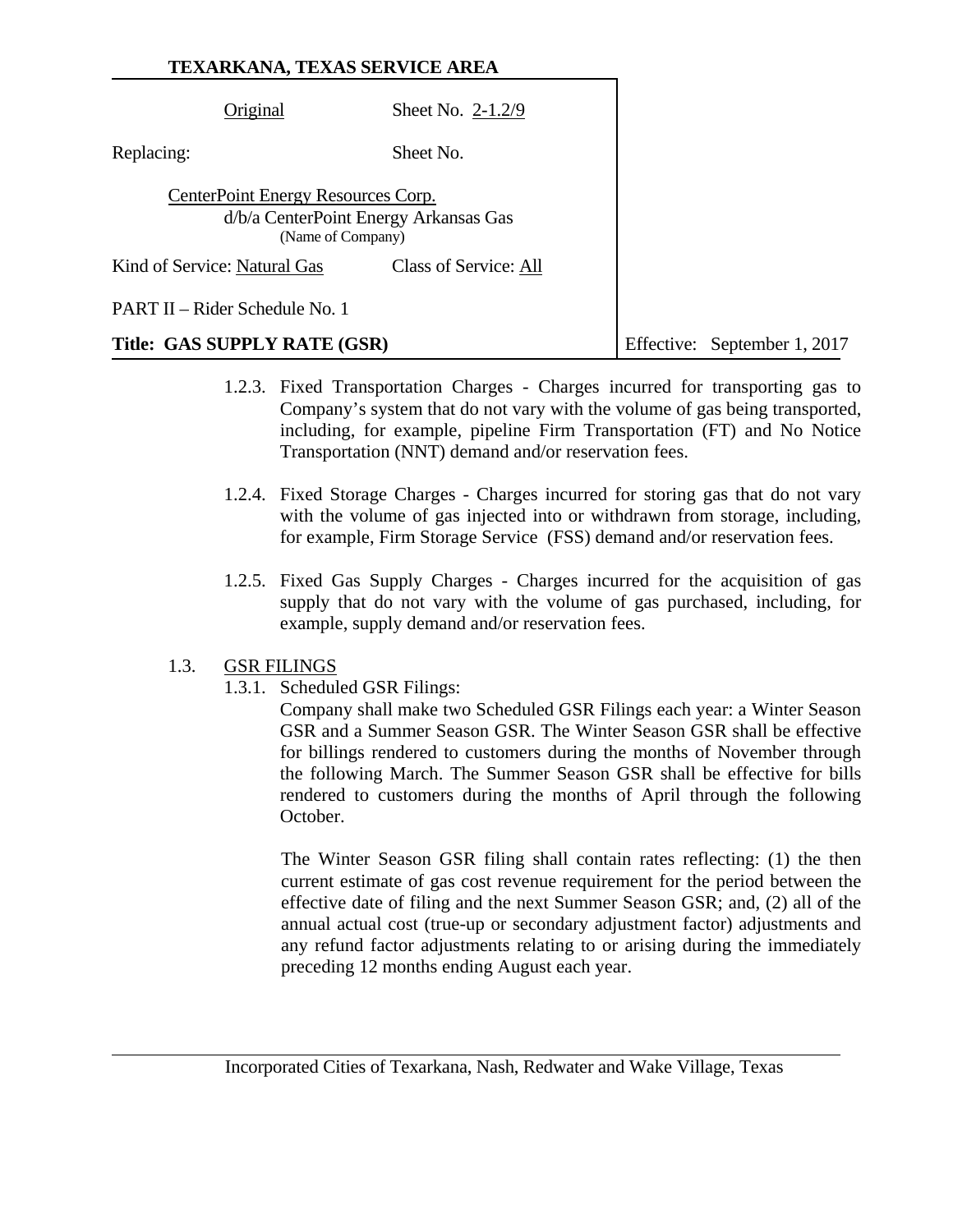|            | Original                                                                                         | Sheet No. $2-1.3/9$   |                              |
|------------|--------------------------------------------------------------------------------------------------|-----------------------|------------------------------|
| Replacing: |                                                                                                  | Sheet No.             |                              |
|            | CenterPoint Energy Resources Corp.<br>d/b/a CenterPoint Energy Arkansas Gas<br>(Name of Company) |                       |                              |
|            | Kind of Service: Natural Gas                                                                     | Class of Service: All |                              |
|            | PART II – Rider Schedule No. 1                                                                   |                       |                              |
|            | Title: GAS SUPPLY RATE (GSR)                                                                     |                       | Effective: September 1, 2017 |

 The Summer Season GSR filing shall contain rates reflecting: (1) the then current estimate of gas cost revenue requirements for the period between the effective date of the Summer Season GSR and the effective date of its next Winter Season GSR; and, (2) maintaining all of the actual cost of gas adjustment (annual true-up or secondary adjustment) and any refund adjustments.

1.3.2. Unscheduled GSR Filings:

Should a projected under or over recovery balance arise during any seasonal GSR period which exceeds ten percent (10%) of the projected annual gas cost per the most recent scheduled GSR filing, then the Company may propose an Unscheduled GSR filing.

If an Unscheduled GSR Filing is made, that filing: (1) must contain rates reflecting the then current estimate of the gas cost revenue requirement for the period from the effective date of such filing to the next scheduled filing, and (2) must maintain all of the actual cost of gas adjustment (annual true-up or secondary adjustment factors) and any refund adjustment factors.

The Unscheduled GSR Factor shall remain in effect only until the next scheduled GSR Filing.

 1.3.3. Scheduled and any Unscheduled GSR filings shall be filed with the Commission by the last business day of the month immediately preceding the month the proposed new GSR factor will be implemented.

## 1.4. ALLOCATION OF COSTS

1.4.1. Calculation of Demand Cost Component:

Calculating demand costs - The demand gas cost revenue requirement component shall be the annual total of the gas costs that do not vary with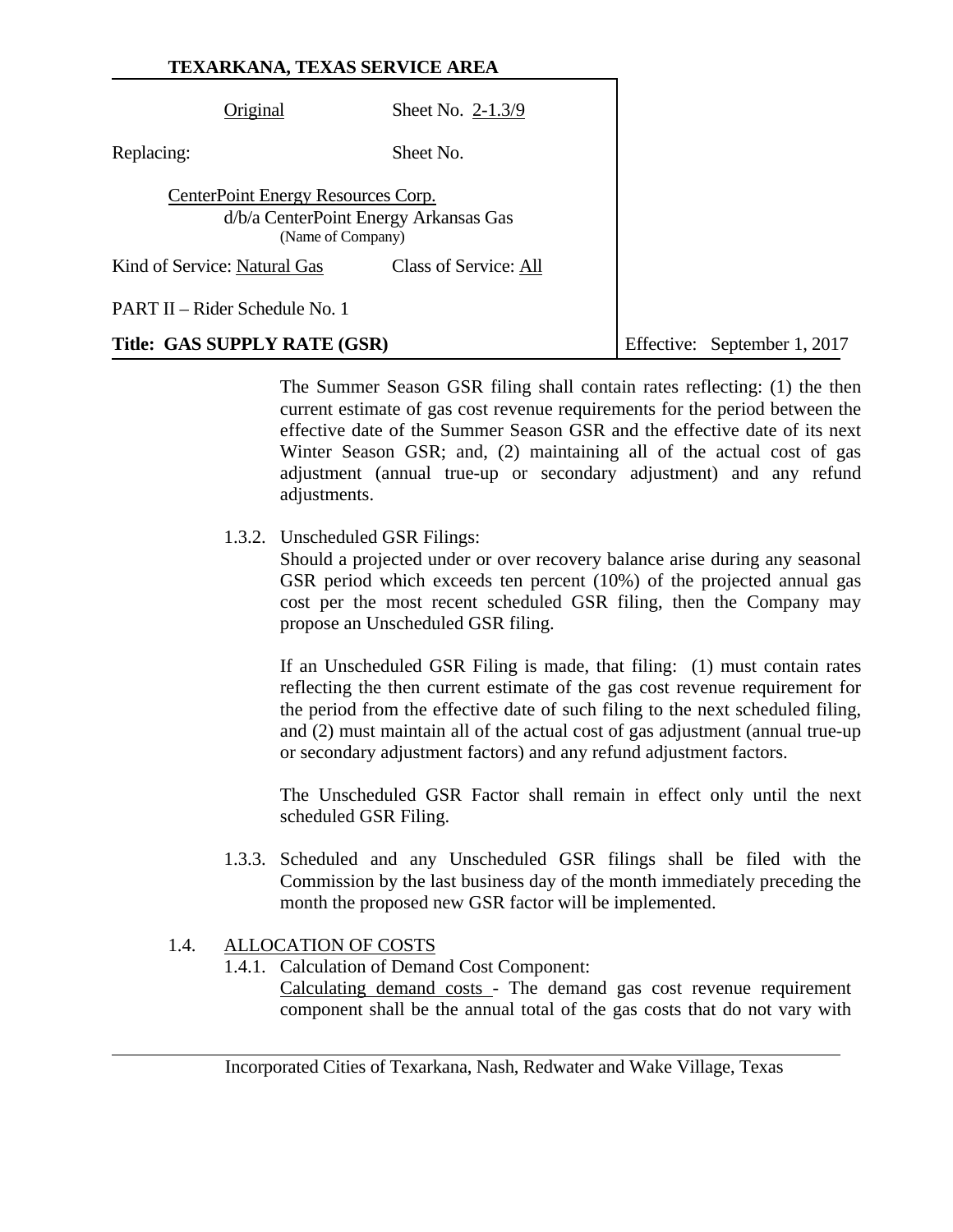| TEXARKANA, TEXAS SERVICE AREA                                                                    |                       |                              |
|--------------------------------------------------------------------------------------------------|-----------------------|------------------------------|
| Original                                                                                         | Sheet No. 2-1.4/9     |                              |
| Replacing:                                                                                       | Sheet No.             |                              |
| CenterPoint Energy Resources Corp.<br>d/b/a CenterPoint Energy Arkansas Gas<br>(Name of Company) |                       |                              |
| Kind of Service: Natural Gas                                                                     | Class of Service: All |                              |
| PART II – Rider Schedule No. 1                                                                   |                       |                              |
| Title: GAS SUPPLY RATE (GSR)                                                                     |                       | Effective: September 1, 2017 |

the actual consumption, such as fixed transportation and storage costs, fixed gas supply charges, and fixed financial charges associated with financial instruments purchased to stabilize prices.

Calculating demand cost allocation- The demand cost component of each season's filing shall be calculated by multiplying the total annual projected demand costs by the appropriate allocation factors for those demand costs for the respective RS-1, and the non- TSO SCS customers (defined as the factor representing the peak day demand for the non-TSO SCS-1, non-TSO SCS-2, and non-TSO SCS-3 customers), and LCS customers.

#### 1.4.2. Calculation of Commodity Cost Component:

Calculating commodity costs by season - The commodity gas cost revenue requirement component of each season's GSR shall be the sum of all gas cost purchased for sales customers other than demand costs or LUFG costs, such as variable transportation costs, gas supply commodity costs, and the transaction costs associated with the use of futures contracts and options and other prudently incurred costs associated with various financial instruments purchased by Company to stabilize gas supply rates. The commodity gas costs shall include the commodity cost of storage withdrawals and injections. Company will utilize any technique or method it deems reasonable for purposes of estimating the commodity cost component of each seasonal filing.

Seasonal commodity cost allocation - the seasonal commodity costs assigned to RS-1 and non-TSO SCS and LCS customers will be determined by multiplying the Seasonal Commodity Cost by the ratio of estimated sales volumes for the respective classes in that season. For purposes of Commodity allocation and the establishment of Commodity rates, the SCS-1, SCS-2, and SCS-3 classes will be combined and considered as one class.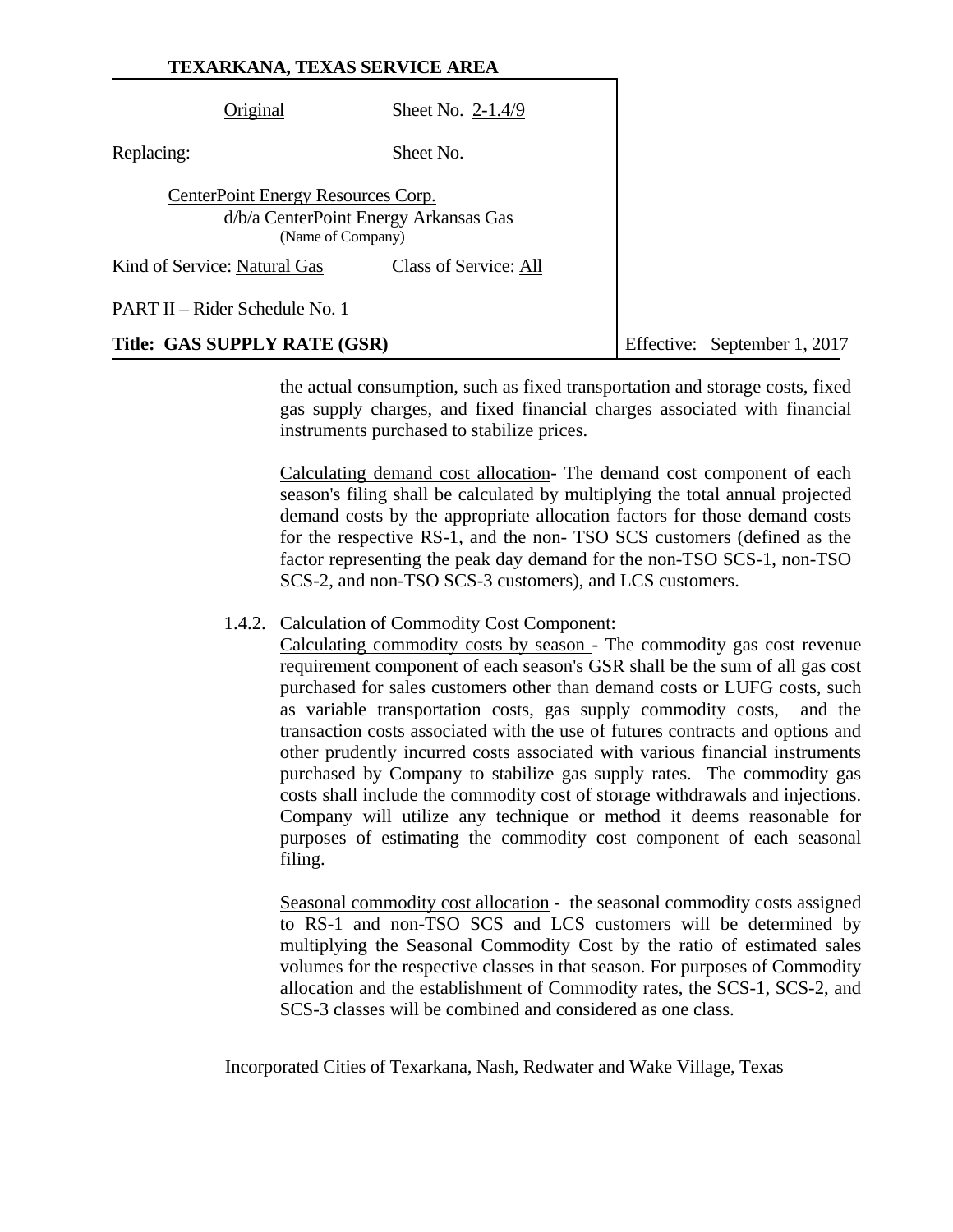|                                    | TEXARKANA, TEXAS SERVICE AREA                              |  |                              |
|------------------------------------|------------------------------------------------------------|--|------------------------------|
| Original                           | Sheet No. $2-1.5/9$                                        |  |                              |
| Replacing:                         | Sheet No.                                                  |  |                              |
| CenterPoint Energy Resources Corp. | d/b/a CenterPoint Energy Arkansas Gas<br>(Name of Company) |  |                              |
| Kind of Service: Natural Gas       | Class of Service: All                                      |  |                              |
| PART II – Rider Schedule No. 1     |                                                            |  |                              |
| Title: GAS SUPPLY RATE (GSR)       |                                                            |  | Effective: September 1, 2017 |

1.4.3. LUFG Allocation:

For purposes of LUFG allocation, and the establishment of LUFG rates, the SCS-1, SCS-2, and SCS-3 classes will be combined and considered as one class. For purposes of calculating the allocation percentages only, LUFG-in-Kind will be added to LUFG and will be known as True LUFG. True LUFG will be allocated to the respective rate classes based on the factors established below for each of the components of LUFG:

Shrinkage – for each rate class (including regular sales and TSO customers) shall be determined based on cost causation.

Company Used Gas – shall be determined by the direct measurement of the gas consumed by Company facilities, and allocated to each rate class (including regular sales and TSO customers) based on the ratio of the number of customers in each class and the total for such classes.

Remaining LUFG (RLUFG) – shall be defined as the difference between (a) total True LUFG; and (b) the sum of Shrinkage and Company Used Gas established above. It shall be allocated to the respective customer classes as follows:

- 55% based on the volumes for the most recent twelve-month-ending August period of the rate classes (including regular sales and TSO customers).
- 35% based on the demand components for the rate classes (including regular sales and TSO customers).
- 10% based on the annualized number of customers of the rate classes (including regular sales and TSO customers) as of the most recent twelve-month-ending August period.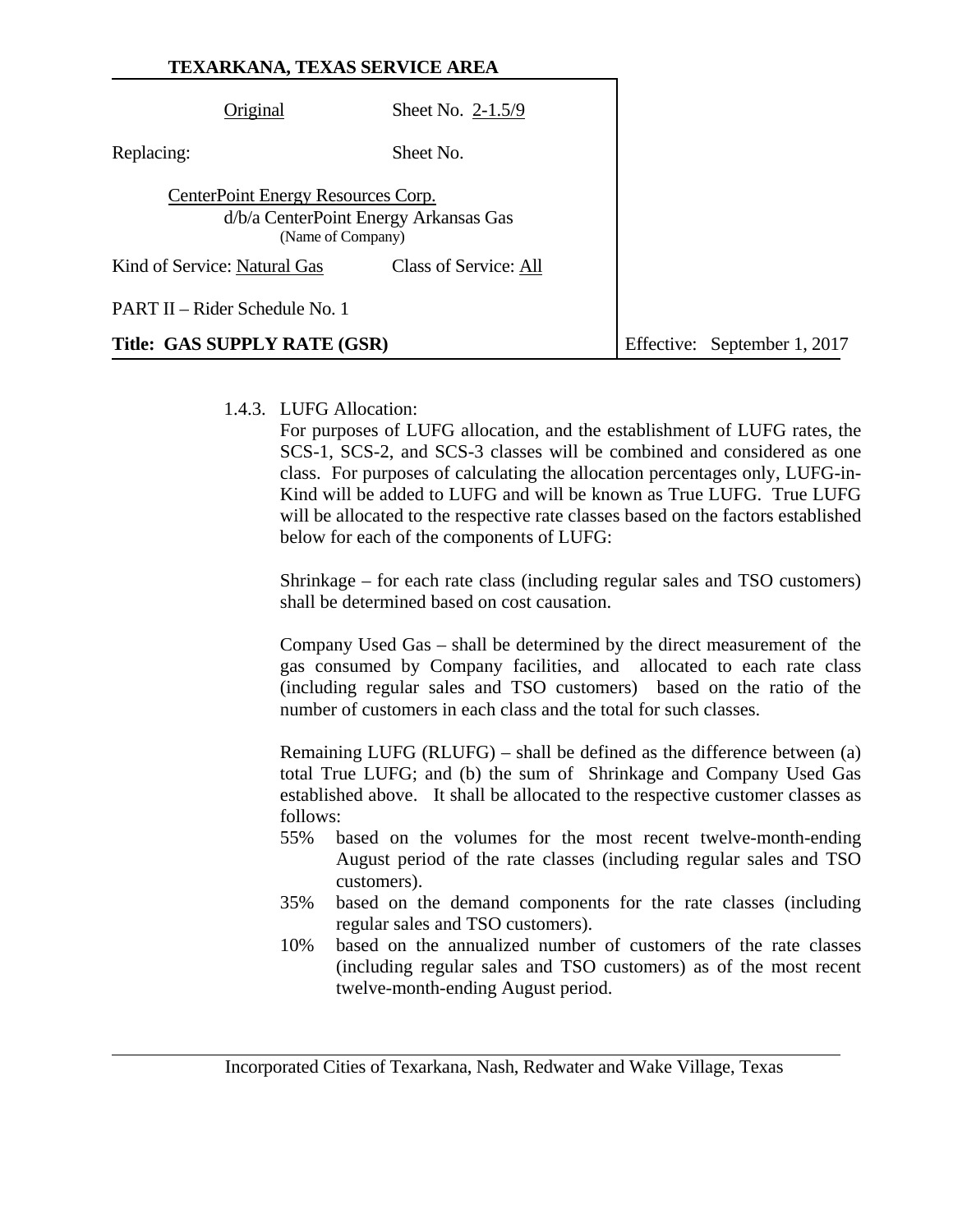|                                                                                                  | Original                       | Sheet No. $2-1.6/9$ |                              |
|--------------------------------------------------------------------------------------------------|--------------------------------|---------------------|------------------------------|
| Replacing:                                                                                       |                                | Sheet No.           |                              |
| CenterPoint Energy Resources Corp.<br>d/b/a CenterPoint Energy Arkansas Gas<br>(Name of Company) |                                |                     |                              |
| Kind of Service: Natural Gas<br>Class of Service: All                                            |                                |                     |                              |
|                                                                                                  | PART II – Rider Schedule No. 1 |                     |                              |
|                                                                                                  | Title: GAS SUPPLY RATE (GSR)   |                     | Effective: September 1, 2017 |

The sum of the allocated LUFG volumes for the three LUFG components will be used to develop an allocation percentage by class to be applied to the LUFG cost.

#### 1.5. RATE CALCULATION

 RS-1 Customers - The GSR for Residential customers will be a per Ccf rate that is determined by summing the allocated costs in Parts 1.4.2. and 1.4.3. above and dividing that total by the projected seasonal volumes for the residential class and adding that result to the per Ccf rate determined by dividing the allocated annual costs in Part 1.4.1. by the estimated annual sales volumes.

 SCS and LCS Customers - The commodity portion of the rate for non-TSO customers will be determined by respectively summing the allocated costs in Parts 1.4.2. and 1.4.3. above and dividing that total by the projected seasonal volumes for the respective classes. SCS-1, SCS-2, and SCS-3 customers will be combined and considered as one class for purposes of determining the commodity portion of the rate. While the calculation will be made in Ccf, it will be appropriately translated to MMBtu as needed.

 The demand portion of the rate for LCS non-TSO customers will be charged to the customers based on their assigned CD's in MMBtu. The rate will be determined by dividing the respective classes allocated costs in Part 1.4.1. above by their respective annualized CD's. Since the demand charges are part of an overall non-specific set of upstream contracts, the support for their allocations will be provided in the schedules supporting the filing.

 Allocation and Demand Rate Calculation for SCS-1, SCS-2, and SCS-3 Customers – The costs allocated to the combined SCS-1, SCS-2, and SCS-3 customer classes will be based on the allocation of costs as described in paragraph 1.4.1. The demand portion of the rate for the non-TSO SCS-1 customers and the non-TSO SCS-2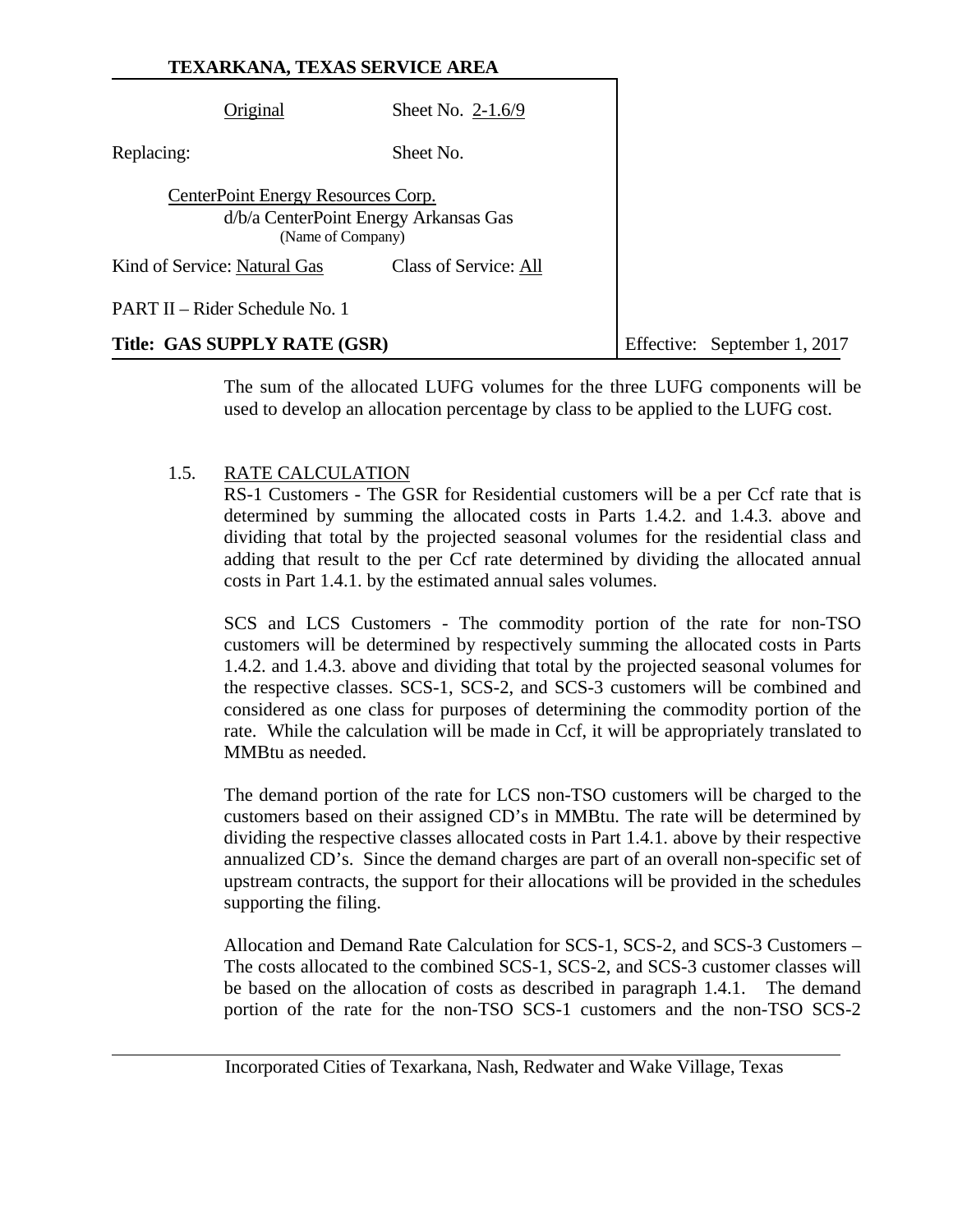|                                    | TEXARKANA, TEXAS SERVICE AREA                              |                              |
|------------------------------------|------------------------------------------------------------|------------------------------|
| Original                           | Sheet No. 2-1.7/9                                          |                              |
| Replacing:                         | Sheet No.                                                  |                              |
| CenterPoint Energy Resources Corp. | d/b/a CenterPoint Energy Arkansas Gas<br>(Name of Company) |                              |
| Kind of Service: Natural Gas       | Class of Service: All                                      |                              |
| PART II – Rider Schedule No. 1     |                                                            |                              |
| Title: GAS SUPPLY RATE (GSR)       |                                                            | Effective: September 1, 2017 |

customers (during the November-March period) will be determined by dividing the costs attributable to the SCS customer class reduced by the anticipated demand revenue paid by SCS-2 class in the summer period (April – October) and further reduced by the demand revenue paid by the SCS-3 class for the entire year (September – August), by the sum of the projected annualized SCS-1 volumes and the projected SCS-2 winter volumes (November-March). The demand portion of the rate for the non-TSO SCS-2 customer class in the summer period (April – October) will be \$0.01984 per Ccf. The demand portion of the rate for the non-TSO SCS-3 customer class will be \$0.04310 per Ccf for the entire period (November – October).

#### 1.6. SPECIAL PROVISION REGARDING TSO CUSTOMERS

 LUFG costs - Customers under the TSO option may provide LUFG-in-Kind gas volumes. The LUFG-in-Kind (volumetric delivery requirement) for each customer's account will be determined based on the most recent twelve-month ended August period and expressed as a percentage of the gas delivered for the customer's account at the customer's point of consumption. The percentage will be determined by dividing the allocated volumes of total LUFG in the respective class (SCS or LCS) by the total estimated sales volumes in their respective class.

 Assignment of Surcharges to TSO Customers - In the event an LCS-1, SCS-1, or SCS-3 customer changes its supply service election at the end of the contract term from the system supply option (SSO), the amount of the deferred gas cost account attributable to that customer shall be charged or distributed to that customer, whichever is applicable. The charging to or distribution of the deferred gas cost account attributable to that customer shall be removed or added to the deferred gas cost account of the applicable rate schedule.

## 1.7 DEFERRED PURCHASED GAS COST ACCOUNTS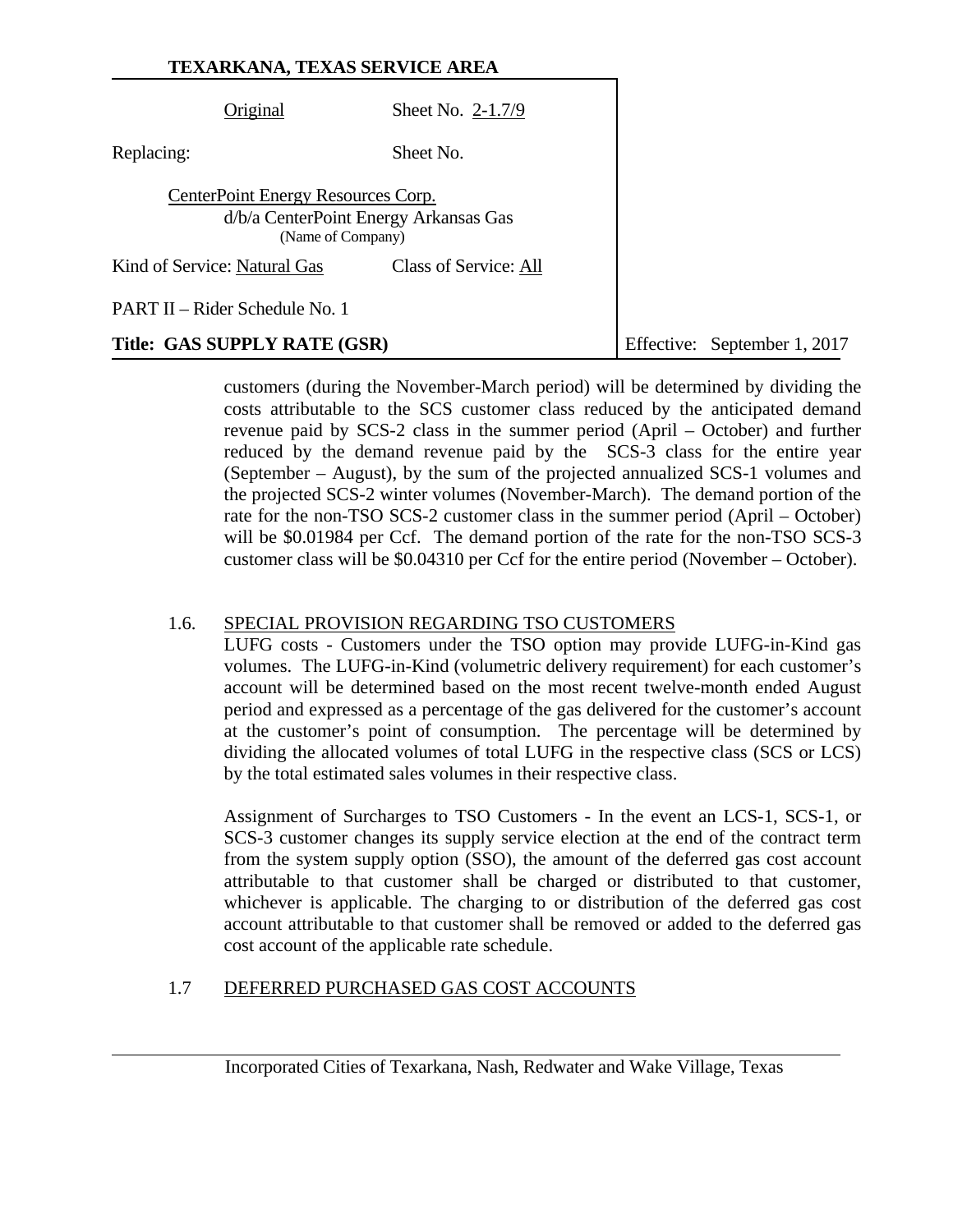|                                    | TEXARKANA, TEXAS SERVICE AREA                              |                              |
|------------------------------------|------------------------------------------------------------|------------------------------|
| Original                           | Sheet No. $2-1.8/9$                                        |                              |
| Replacing:                         | Sheet No.                                                  |                              |
| CenterPoint Energy Resources Corp. | d/b/a CenterPoint Energy Arkansas Gas<br>(Name of Company) |                              |
| Kind of Service: Natural Gas       | Class of Service: All                                      |                              |
| PART II – Rider Schedule No. 1     |                                                            |                              |
| Title: GAS SUPPLY RATE (GSR)       |                                                            | Effective: September 1, 2017 |

Company shall establish and maintain a Deferred Gas Cost Account(s) in which shall be recorded any over or under recovery resulting from the operation of the GSR procedure. Such over or under recovery by class shall be determined monthly by comparison of the actual Cost of Gas Sold as defined above for each cost month to the gas cost revenue recovery for the same revenue month as the cost month. The accumulated balance of over or under recovered gas costs, plus the carrying charge described below, shall be used to determine the surcharge. The surcharge shall be computed annually by dividing each class' cumulative balance over recoveries or under recoveries as of the end of each August by the respective class' estimated volumes of sales for the projected twelve-month period. The surcharge shall be filed annually and will be included with the Scheduled Winter Season GSR Filing and shall be rounded to the nearest \$0.0001 per Ccf. The surcharge shall remain in effect until the earlier of: (1) superseded by a subsequent surcharge calculated according to this provision or, (2) the beginning of the second revenue month following the month in which the full recovery or refund is accomplished if such full recovery or refund is accomplished prior to the end of the established recovery period.

A carrying charge shall be included in the monthly under or over recovery balance resulting from the monthly comparison of the actual Cost of Gas Sold to the revenue recovery resulting from the application of the prescribed GSR, and a carrying charge shall be included in the monthly under or over recovery balance applicable to the surcharge. The monthly carrying charge shall be determined by multiplying the average of the beginning and ending month balance of under or over recovery for the cost month times the rate of interest applicable to customer deposits.

### 1.8. DEMAND ALLOCATION

 It is recognized that over time as customer classifications change or demand levels change, the accuracy of the originally approved demand factors may deteriorate. Company can request a change in the allocation procedures with a minimum three month lead time prior to the filing date for the seasonal filings. Changes under this